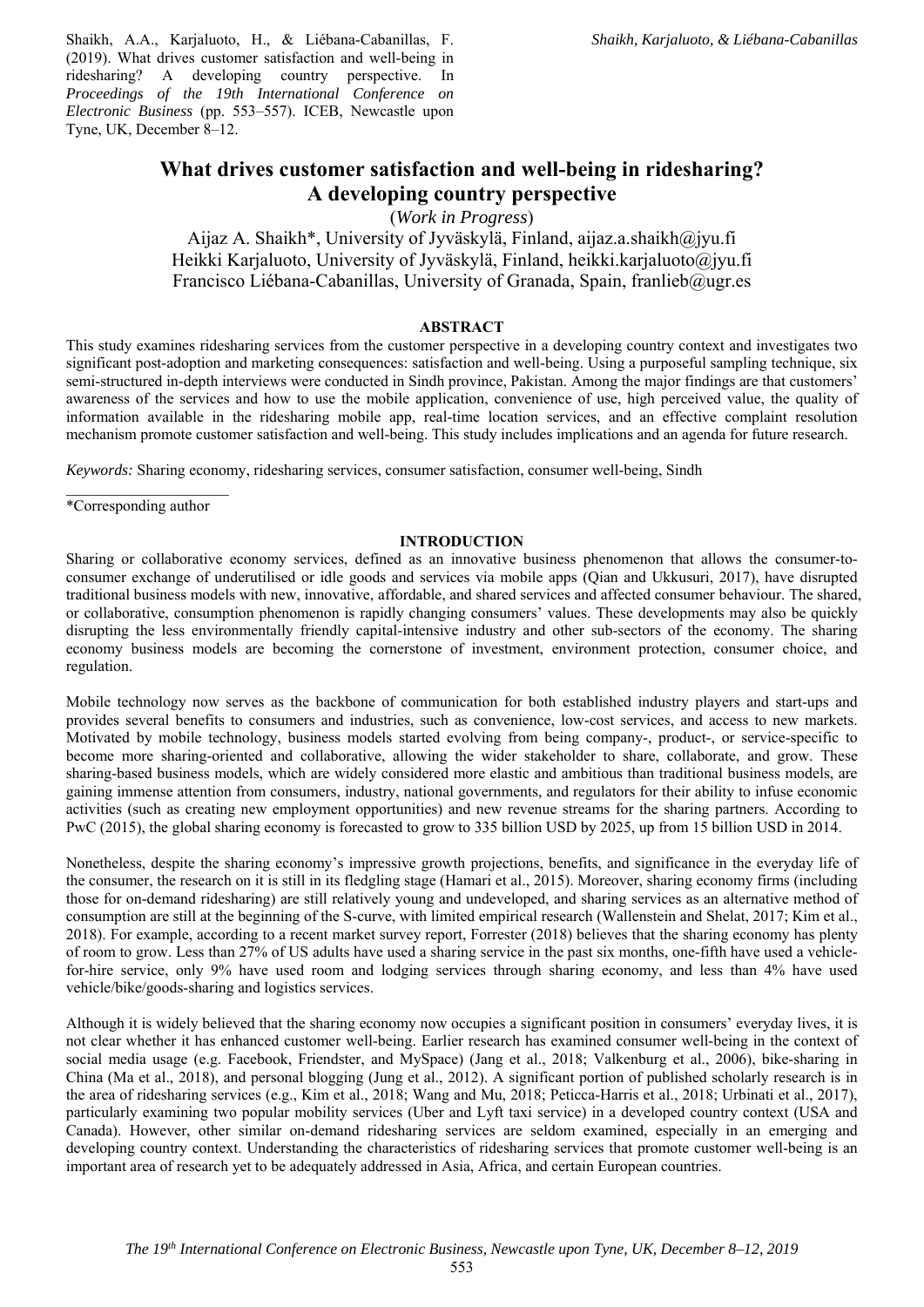For the sake of this study, some terms, such as 'consumer' or 'rider' and 'driver' or 'captain', are considered the same and have been used interchangeably.

# **RESEARCH QUESTIONS**

How does ridesharing generate consumer satisfaction and well-being? Specifically, how does ridesharing service usage relate to consumer satisfaction and well-being?

#### **LITERATURE REVIEW**

The rise of the sharing economy for products and services is a global phenomenon, especially in emerging countries with high population density, stable telecommunication networks, and scarce resources. An increasing number of people in emerging and developing countries now use shared products and services in their everyday lives.

In the understanding of Rinne (2017), the sharing economy refers to the sharing of underutilised assets, monetised or not, in ways that improve efficiency, sustainability, and community. Various academic researchers have examined the sharing economy, and the term 'sharing economy' may be subsumed under terms such as 'access economy', 'gig economy', 'peer-topeer markets', 'collaborative consumption', 'access-based economy', and 'commercial sharing systems' (Parente et al., 2017; Davidson et al., 2018). Nonetheless, recently, differences among these terms have been observed and widely accepted. For example, Fraanje and Spaargaren (2019) argued that collaborative consumption is a subset of the 'sharing economy'. Likewise, according to Baumber et al. (2019) and Frenken and Schor (2017), the sharing economy largely involves the exchange of or access to underutilised physical goods, and the skill-sharing category generally relates to the 'on-demand' or 'gig' economy.

Prior research (Parente et al., 2017) published in the area of the shared economy argues that the success of sharing economy firms such as Airbnb, Uber, Lyft, and Careem is powered by various factors, such as increasing consumer trust, the ubiquity of the internet and portable devices, declining transaction costs, cloud computing, freely downloadable mobile car-hailing applications, the abundance of goods in idle capacity, and growing consumer concern regarding environmental sustainability. Transport sector remains the dominant mode of passenger transport, and passenger cars contribute almost 45% of the transport sector's emissions in Europe alone (European Environment Agency, 2015).

Consumer well-being, also referred to as human well-being (Ayala-Azcárraga et al., 2019), is defined as a broad category of phenomena that includes users' emotional responses, domain satisfactions, and global judgments of life satisfaction (Ma et al., 2018). Initially, Ko and Kuo (2009) defined user well-being as users' consciousness and feelings about their lives, including pleasure perception, positive emotions, and higher satisfaction. Suggesting a more comprehensive definition, Ayala-Azcárraga et al. (2019, p. 28) has defined well-being as 'a state of the human being that arises when good health is maintained, social relationships of trust and cooperation are established, and individuals and groups can act to pursue their goals so that they are satisfied with their lives'.

## **RESEARCH METHODOLOGY**

A qualitative research approach (semi-structured in-depth interviews) was adopted to collect empirical data from male and female respondents familiar with ridesharing services. The interview protocol was designed and pre-tested on a group of randomly selected people in the city of Karachi in July 2019 using ridesharing services for the last six months. Skype application was used to conduct the pilot test. Based on the feedback received during this pilot test, the interview protocol was refined in the language, quantity, quality, and relevance of the questions, and local culture and norms were taken into consideration.

The city of Karachi in Pakistan (the Sindh provincial capital) was selected as a study site for interviews for several reasons. First, Karachi is considered the gateway to Pakistan, with major seaports and airports located in this city. Second, Karachi is a major industrial and financial hub, with over 12 million population providing high demand for sharing services. Third, Careem (Similar to Uber) started its services in Karachi in early 2015. Fourth, the Sindh provincial government has facilitated the establishment and the growth of the ridesharing services (such as Careem, Uber) in the Sindh province to achieve the region's digital future targets.

The study participants were selected using purposeful sampling technique: participation in the study was purely voluntary; the study participants, both male and female, should own a smartphone; they should have been using Careem or Uber mobile ridesharing application for at least one year; and they should have taken at least 15 rides during the last year. The interviews were conducted face-to-face and tape-recorded, and the interviews were focused on how interviewees have understood the well-being aspects while using shared services.

#### **RESULTS**

The participants were asked several questions to examine their level of satisfaction with the ridesharing service and the effect of ridesharing services (Careem or Uber) on increasing their quality of life and meeting their everyday goals, such as reaching the office on time; attending festivals, concerts, and other social gatherings; and going shopping.

554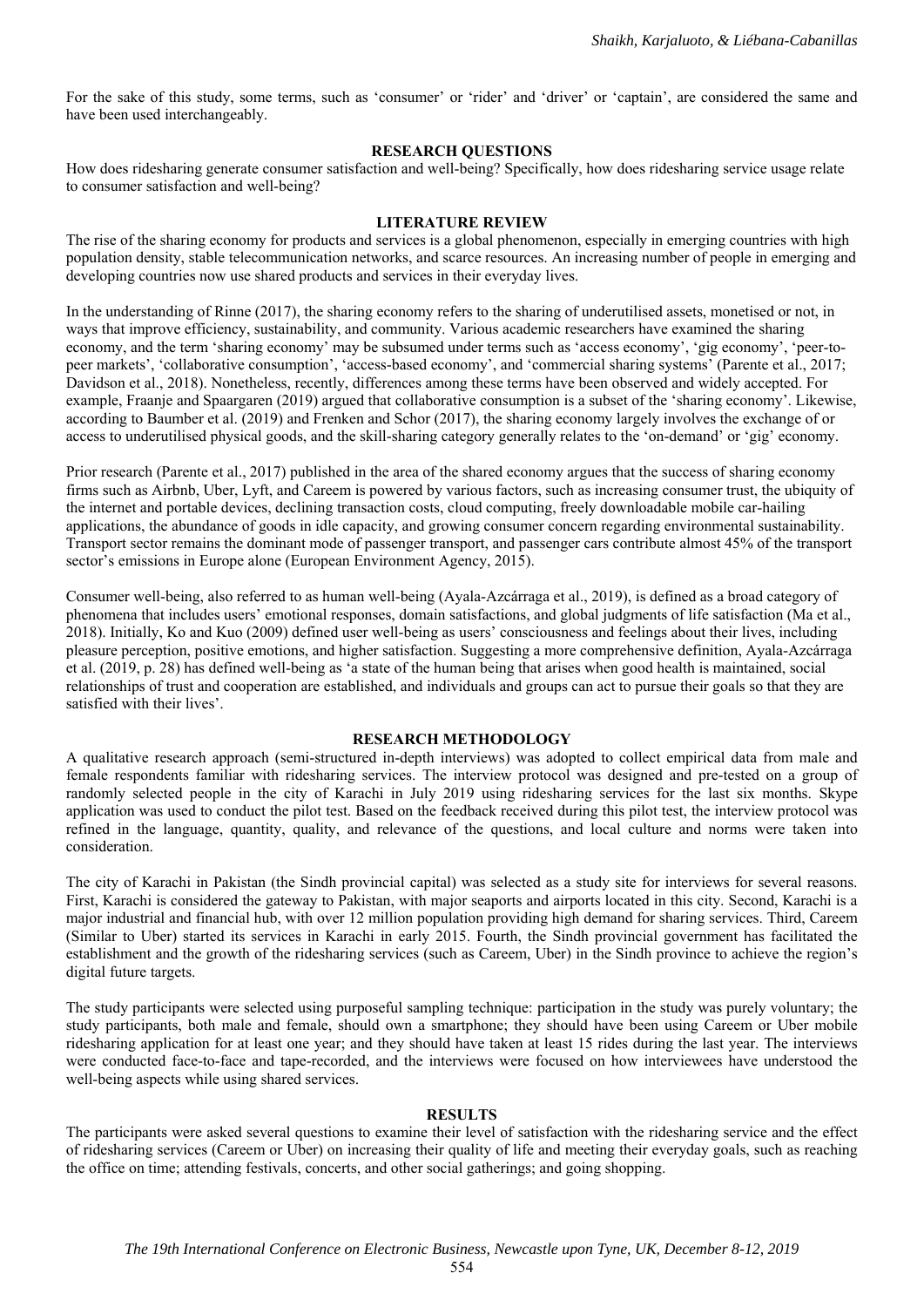Following are some of the themes that emerged from the interview transcripts that resulted into increasing the consumer satisfaction and well-being.

# **User Awareness**

When asked how they came to learn about Careem or Uber services, out of the six respondents interviewed for this study, five (or over 80%) had not received any message from Careem or noticed any advertisements from Careem or Uber on any channel such as social media. Instead, they received referrals or recommendations from their family and friends. In other words, wordof-mouth dominates the adoption and usage of ridesharing services in Pakistan.

*'I was living in a student hostel. Someone introduced me to Careem and ordered a ride for me using his mobile car-hailing application. As soon as I took the first ride, I downloaded the application and started using the Careem service. It has been a good experience, and I have been happy using this service for the last three years'. (Sidra, 27, Female, Student)* 

# **User perceived security and trust**

Technological advances are largely considered to be key enablers of ridesharing and other sharing services (Agatz et al., 2012). Examining the necessity and the importance of ridesharing services in achieving the user well-being, the three female respondents responded the technological benefits of using the Careem service. For example, these technological benefits include ridesharing mobile ridesharing applications provide several options, including viewing the real-time location of the car and details about the driver/captain. The following interviewee's statements illustrate this observation:

*'Considering the prevailing law and order situation in the country, when a user orders a ride, Careem sends the details of the driver and the car, including the full name/picture of the driver and also the registration number/model/colour of the car, which allows me to verify the driver's identity and car. I share the location as well as the details of the driver/captain with my family and friends. In case of any unwarranted incident or situation, my family and friends can easily locate me in real-time. This increases my trust in the ridesharing services as well as provides me and my family peace of mind'. (Sassi, 32, Female, Employee)* 

*'I consider using Uber very secure and tension-free. I do not need to carry cash. I can store my credit card information in the app for easy and secure payment. It is becoming a part of my lifestyle. Uber provides a convenient transit option'. (Punhu, 37, Male, Entrepreneur)* 

Prior research (Hawlitschek et al., 2016; Belk, 2010) has considered customer trust in sharing services one of the key motivations to use the sharing services. Regarding trust and the transparency of information available in the ridesharing services compared to traditional taxi services, all the respondents had favourable viewpoints and explicitly described positive correlation among the level of trust, transparency, and customer well-being.

*'One of the important built-in features of the ridesharing mobile application is in advance calculation and information about the distance to my destination as well as the estimated fare. I can, therefore, easily decide if I should take the ride or ignore it. Bargaining on fare bothers me a lot, and the Careem application is, therefore, keeping me happy and at peace'. (Zulfiqar, 38, Employee)* 

# **Perceived value**

One respondent recorded his increasing level of satisfaction and well-being thanks to the company policy of providing promo codes that allow handsome discounts as well as free rides:

*'As compared to the traditional taxi that does not provide any discount or quality service, Uber is special. Good value for the money'. (Tunio, 21, Male, Student)* 

The relationship between the quality of the ride (car) and consumer well-being was also examined. Here, poor car quality (e.g. old age and poor maintenance) of car was considered the main source of damage to consumer well-being despite transparency in information, a good mobile ridesharing application, and increased convenience. This is, perhaps, due to the hard weather conditions that demand the car air conditioning system working nicely.

*'The weather conditions in Sindh are very hot and humid. When I book an Uber, I am sure that it provides air conditioning facility as compared to traditional taxi service. Sometimes, when I find the A/C out of order, it kills the very purpose of booking the ride. The quality of the car/ride is deteriorating day by day'. (Sanwal, 22, Male, Student)* 

# **Complaint resolution mechanism**

In the case of a dispute or complaint, Careem provides multi-channel options for lodging the complaint, including direct email, telephone, and mobile chat. Half of the respondents confirmed they had received responses to their complaints within 12 hours, and most of the complaints were resolved to their satisfaction. Citing a special case, one respondent narrated the following critical incident: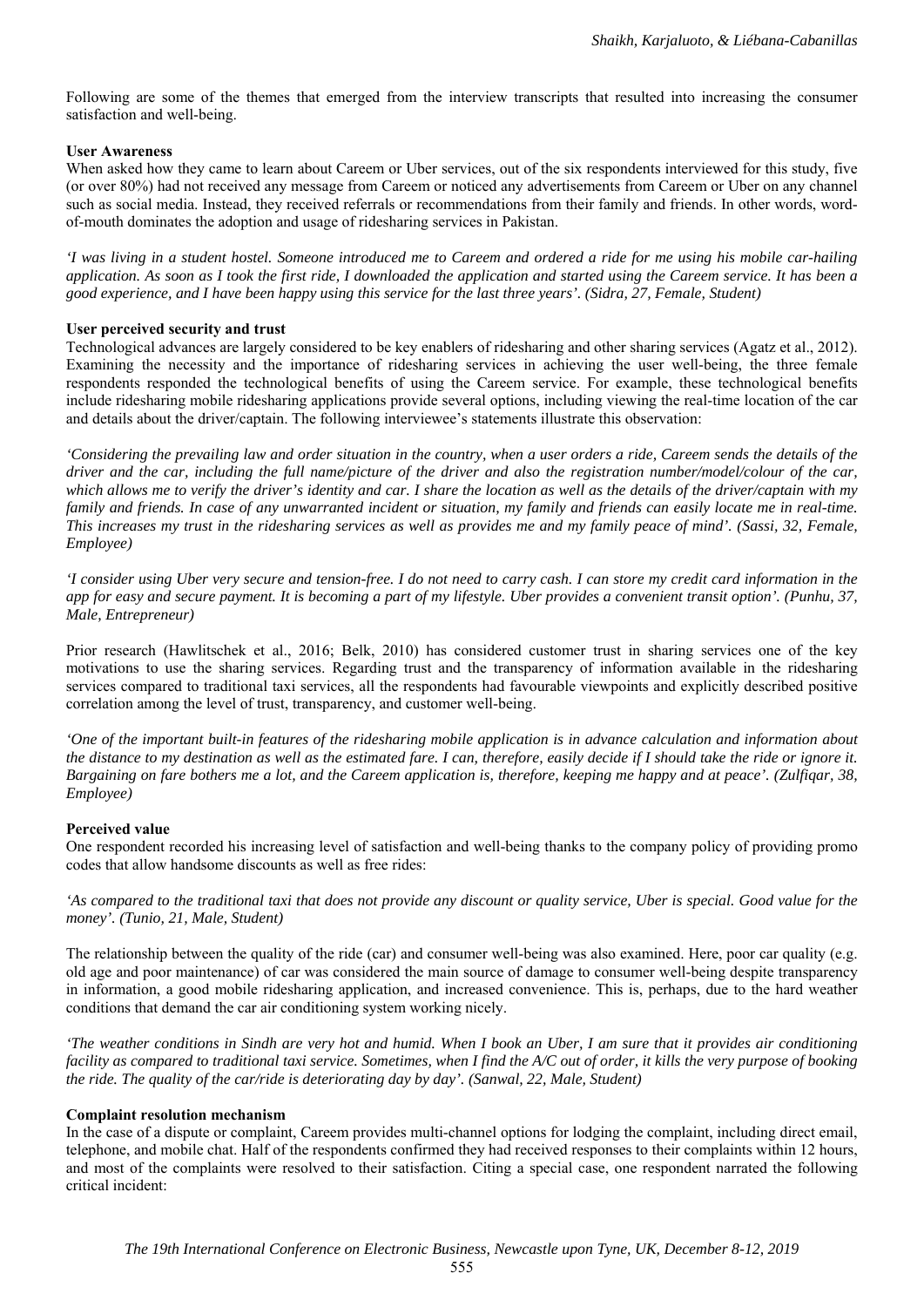*'One day, while travelling from Islamabad city to Karachi, I ordered a Careem taxi from the Karachi airport. The details of the driver/captain who accepted my ride appeared on my Careem mobile application. As soon as I reached the departure gate, I found a Careem taxi with a different driver and different car registration number. The driver, to my surprise, called my name and asked me to take the ride, I refused to take this ride because the of the security concern and immediately called Careem and informed them about the situation. The Careem representative appreciated my complaint as well as the decision to refuse to take the ride. The Careem representative booked another ride for me, and within 10 minutes, the driver came to pick me from the airport. At least, if anything happens, I can share the details of the driver and the car with the company. Accepting an unknown ride was risky and not advisable. Careem's complaint resolution mechanism was very effective. I am happy and satisfied'. (Brohi, 39, Male, Teacher).* 

#### **DISCUSSION AND THEORETICAL/MANAGERIAL IMPLICATIONS**

In this study, we have evaluated some critical factors that promote consumer satisfaction and well-being through ridesharing services in a developing country context. In total six semi-structured and in-depth interviews were conducted and analysed.

This study provide some theoretical contributions. For example, our empirical results show a strong relationship between various components of ridesharing services and consumer well-being. Among the various dimensions of ridesharing services that promote consumer satisfaction and well-being are consumer awareness about the services and how to use the mobile application, convenience of use (anyone can have a ride to anywhere at his or her fingertips), cost effectiveness, high perceived value (promotions, discounts, and cost savings), quality of information available in the ridesharing mobile app, real-time location services, and an effective complaint resolution mechanism (responsive customer service platform across multiple channels, such as email, phone call, or mobile chat). These findings are partially in line with the earlier findings Ma et al. reported (2018) in the context of bike-sharing services.

This study also provides some meaningful managerial implications for the sharing economy. For example, the findings of this study will assist marketing executives in better understanding customers' ridesharing usage behaviour. Moreover, it appears to be explicit from the opinion of the respondents that a lack of consumer awareness about ridesharing services in a developing market such as Pakistan hinders the development of this industry on a large scale despite the country's having a huge consumer market of over 200 million residents. Also, smartphone usage, a key enabler of ridesharing, surpassed 55 million users in 2018 (PTA, 2019) thanks to high-speed internet. This massive proliferation of cell phone usage in the country indicates a high level of mobile self-efficacy among various consumers. Therefore, companies facilitating ridesharing services in the metropolitan cities of Pakistan should design and implement a comprehensive consumer awareness campaign using various channels such as cell phones (Short message service-SMS), social media, print media, and electronic media. Also, the quality of the ride or cars should be ensured by the company, and the usefulness of the service should be further enhanced in order to encourage the upper or elite class in the country to use ridesharing services.

This study has limitations; since the data were collected from a single location, the findings cannot be generalised, and it would be difficult to establish cause-and-effect relationships. The benefits of using car-hailing services are not limited to customer satisfaction and increased well-being, so future research should consider additional outcomes of using car-hailing or shared services, including utilitarian, social, and hedonic aspects of ridesharing services and their effects on customer satisfaction and well-being. Comparative studies of two different cultural backgrounds and socioeconomic differences, such as developed and developing countries, could provide better insight into customer behaviour regarding shared services. Also, the scope of sharing or collaborative services includes various services or options, such as media and entertainment (Spotify), hospitality and dining (Airbnb), retail and consumer goods (Boatbound), and so forth. Future research may examine different sharing services with valuable theoretical, social, and practical implications. Finally, in addition to the customer well-being, the focus of this study, driver well-being and motivation for participating in ridesharing and utilising his or her assets should be examined in both developed and developing countries.

#### **REFERENCE**

- Acquier, A., Daudigeos, T., & Pinkse, J. (2017). Promises and paradoxes of the sharing economy: an organizing framework. Technological Forecasting and Social Change, 125, 1-10.
- Agatz, N., Erera, A., Savelsbergh, M., & Wang, X. (2012). Optimization for dynamic ride-sharing: A review. European Journal of Operational Research, 223(2), 295-303.
- Ayala-Azcárraga, C., Diaz, D., & Zambrano, L. (2019). Characteristics of urban parks and their relation to user well-being. Landscape and Urban Planning, 189, 27-35.
- Barbarossa, C., De Pelsmacker, P., & Moons, I. (2017). Personal values, green self-identity and electric car adoption. Ecological Economics, 140, 190-200.
- Baumber, A., Scerri, M., & Schweinsberg, S. (2019). A social licence for the sharing economy. Technological Forecasting and Social Change, 146, 12-23.

Belk, R. (2010). Sharing. Journal of Consumer Research, 36(5), 715–734.

Hawlitschek, F., Teubner, T., & Weinhardt, C. (2016). Trust in the sharing economy. Die Unternehmung, 70(1), 26-44.

Big Data Research (2017). 2016 China share cycling market research report. Retrieved from http://www.bigdataresearch.cn/content/201702/383.html (10 August 2019).